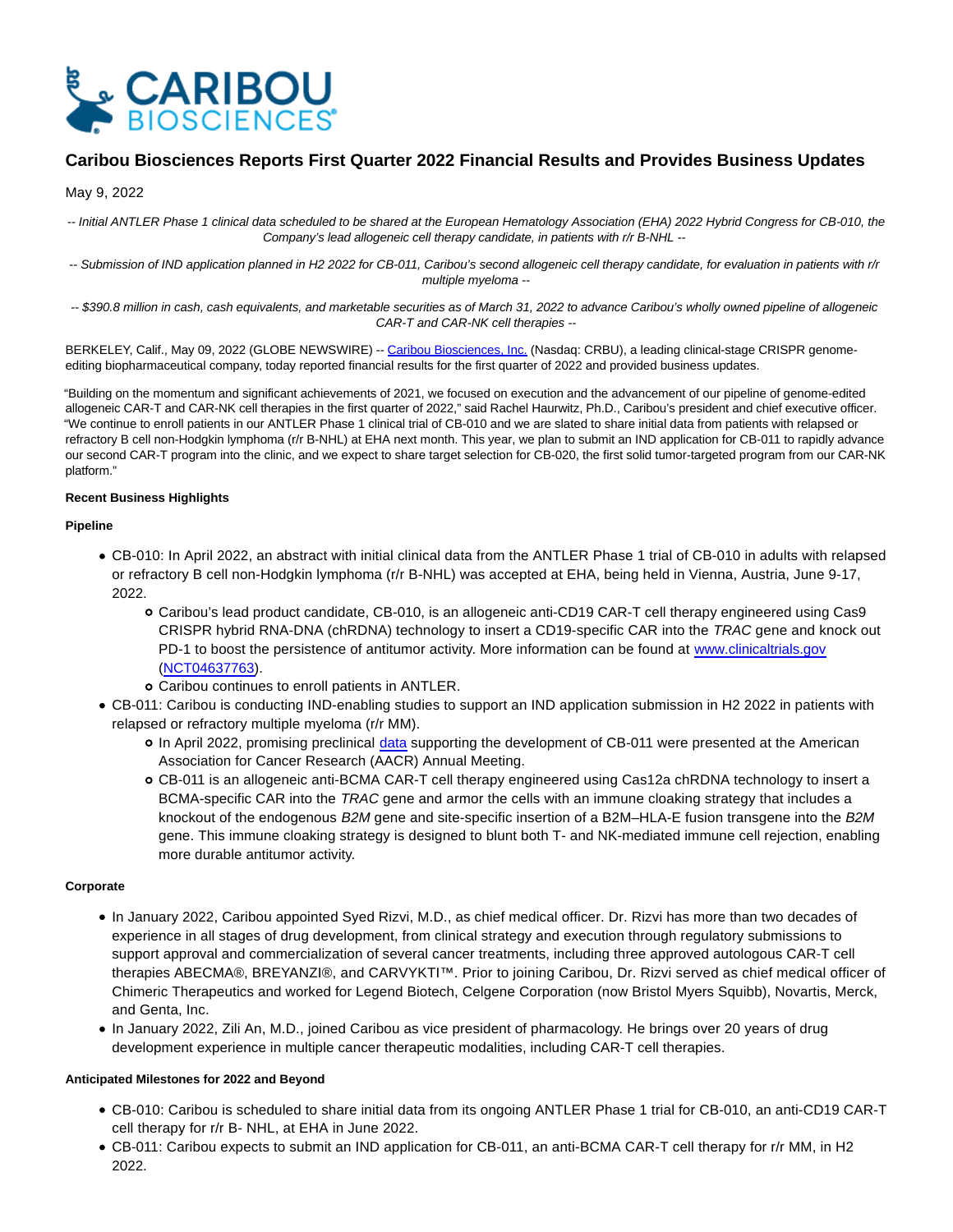- CB-020: Caribou expects to announce target selection for CB-020, an iPSC-derived CAR-NK cell therapy for solid tumors, in Q4 2022. Additionally, Caribou expects to disclose multiple armoring strategies under development for its CAR-NK platform in Q4 2022.
- CB-012: Caribou expects to submit an IND application for CB-012, an anti-CD371 CAR-T cell therapy for r/r AML, in 2023.

# **Upcoming Meetings**

- May 16-19, 2022: 25<sup>th</sup> Annual Meeting of the American Society for Gene and Cell Therapy (ASGCT). A poster with data highlighting the mechanism underlying the superior specificity of its CRISPR hybrid RNA-DNA (chRDNA) guides for genome editing of primary human T cells will be presented on Monday, May 16, 2022, 5:30 - 6:30 pm ET
- June 9-17: European Hematology Association (EHA) 2022 Hybrid Congress. Initial ANTLER Phase 1 clinical data for CB-010 is scheduled to be presented
- June 23-24: SingHealth Duke-NUS Cell Therapy Centre (SDCT) and Regenerative Medicine Institute of Singapore (REMEDIS) Annual Conference. An encore presentation of initial ANTLER data will be presented
- July 18-22: Pan Pacific Lymphoma Conference 2022. An encore presentation of initial ANTLER data will be presented

#### **First Quarter 2022 Financial Results**

**Cash, cash equivalents, and marketable securities:** Caribou had \$390.8 million in cash, cash equivalents, and marketable securities as of March 31, 2022 compared to \$413.5 million as of December 31, 2021.

**Licensing and collaboration revenue:** Revenue from Caribou's licensing and collaboration agreements was \$2.7 million for the three months ended March 31, 2022 compared to \$1.6 million for the same period in 2021. The increase was primarily due to an increase in revenue recognized pursuant to the AbbVie collaboration and license agreement.

**R&D expenses:** Research and development expenses were \$13.9 million for the three months ended March 31, 2022 compared to \$10.2 million for the same period in 2021. The increase was primarily due to personnel-related expenses attributable to increased headcount, costs associated with clinical trial and preclinical study activities, and facilities expenses, partially offset by a decrease in expenses related to licensing, sublicensing revenue, and milestones.

**G&A expenses:** General and administrative expenses were \$9.6 million for the three months ended March 31, 2022 compared to \$4.6 million for the same period in 2021. The increase was primarily due to personnel-related expenses attributable to increased headcount, legal and accounting services, insurance, other expenses associated with operating as a public company, and facilities and other expenses.

**Other income (expense):** The Company recorded other income of \$1.8 million for the three months ended March 31, 2022 compared to less than \$0.1 million for the same period in 2021. This increase was primarily due to the non-cash change in fair value of the success payments liability under the Memorial Sloan Kettering Cancer Center (MSKCC) exclusive license agreement.

**Net loss:** For the three months ended March 31, 2022, net loss was \$19.1 million compared to \$13.2 million for the same period in 2021.

#### **About Caribou's Novel Next-Generation CRISPR Platform**

CRISPR genome editing uses easily designed, modular biological tools to make DNA changes in living cells. There are two basic components of Class 2 CRISPR systems: the nuclease protein that cuts DNA and the RNA molecule(s) that guide the nuclease to generate a site-specific, double-stranded break, leading to an edit at the targeted genomic site. CRISPR systems are capable of editing unintended genomic sites, known as off-target editing, which may lead to harmful effects on cellular function and phenotype. In response to this challenge, Caribou has developed CRISPR hybrid RNA-DNA guides (chRDNAs; pronounced "chardonnays") that direct substantially more precise genome editing compared to all-RNA guides. Caribou is deploying the power of its Cas12a chRDNA technology to carry out high efficiency multiple edits, including multiplex gene insertions, to develop CRISPR-edited therapies.

#### **About Caribou Biosciences, Inc.**

Caribou Biosciences is a clinical-stage CRISPR genome-editing biopharmaceutical company dedicated to developing transformative therapies for patients with devastating diseases. The company's genome-editing platform, including its proprietary Cas12a chRDNA technology, enables superior precision to develop cell therapies that are specifically engineered for enhanced persistence. Caribou is advancing a pipeline of off-the-shelf CAR-T and CAR-NK cell therapies for the treatment of patients with hematologic malignancies and solid tumors.

For more information about Caribou, visit [www.cariboubio.com a](https://www.globenewswire.com/Tracker?data=m5gVeWPT2IOzmjhaUVoZcCctE1bHHVtdYqFb6LGOggCuOhiLrbpDSt0XStdUarYAW9Z3rClc1TqW4j4yfIt_GiOzu9blZCrwTUQfc-L5OsI=)nd follow the company @CaribouBio.

"Caribou Biosciences" and the Caribou logo are registered trademarks of Caribou Biosciences, Inc.

#### **Forward-Looking Statements**

This press release contains forward-looking statements, within the meaning of the Private Securities Litigation Reform Act of 1995. These forwardlooking statements include, without limitation, statements related to Caribou's strategy, plans, and objectives, and expectations regarding its clinical and preclinical development programs, including its timing and expectations relating to the release of patient data from its ongoing ANTLER phase 1 clinical trial for CB-010, the submission of IND applications for CB-011 and CB-012, and target selection for CB-020. Management believes that these forward-looking statements are reasonable as and when made. However, such forward-looking statements are subject to risks and uncertainties, and actual results may differ materially from any future results expressed or implied by the forward-looking statements. Risks and uncertainties include, without limitation, risks inherent in development of cell therapy products; uncertainties related to the initiation, cost, timing, progress, and results of current and future research and development programs, preclinical studies, and clinical trials; and the risk that initial or interim clinical trial data will not ultimately be predictive of the safety and efficacy of Caribou's product candidates or that clinical outcomes may differ as more patient data becomes available; as well as other risk factors described from time to time in Caribou's filings with the Securities and Exchange Commission, including its Annual Report on Form 10-K for the year ended December 31, 2021, and subsequent filings. In light of the significant uncertainties in these forwardlooking statements, you should not rely upon forward-looking statements as predictions of future events. Except as required by law, Caribou